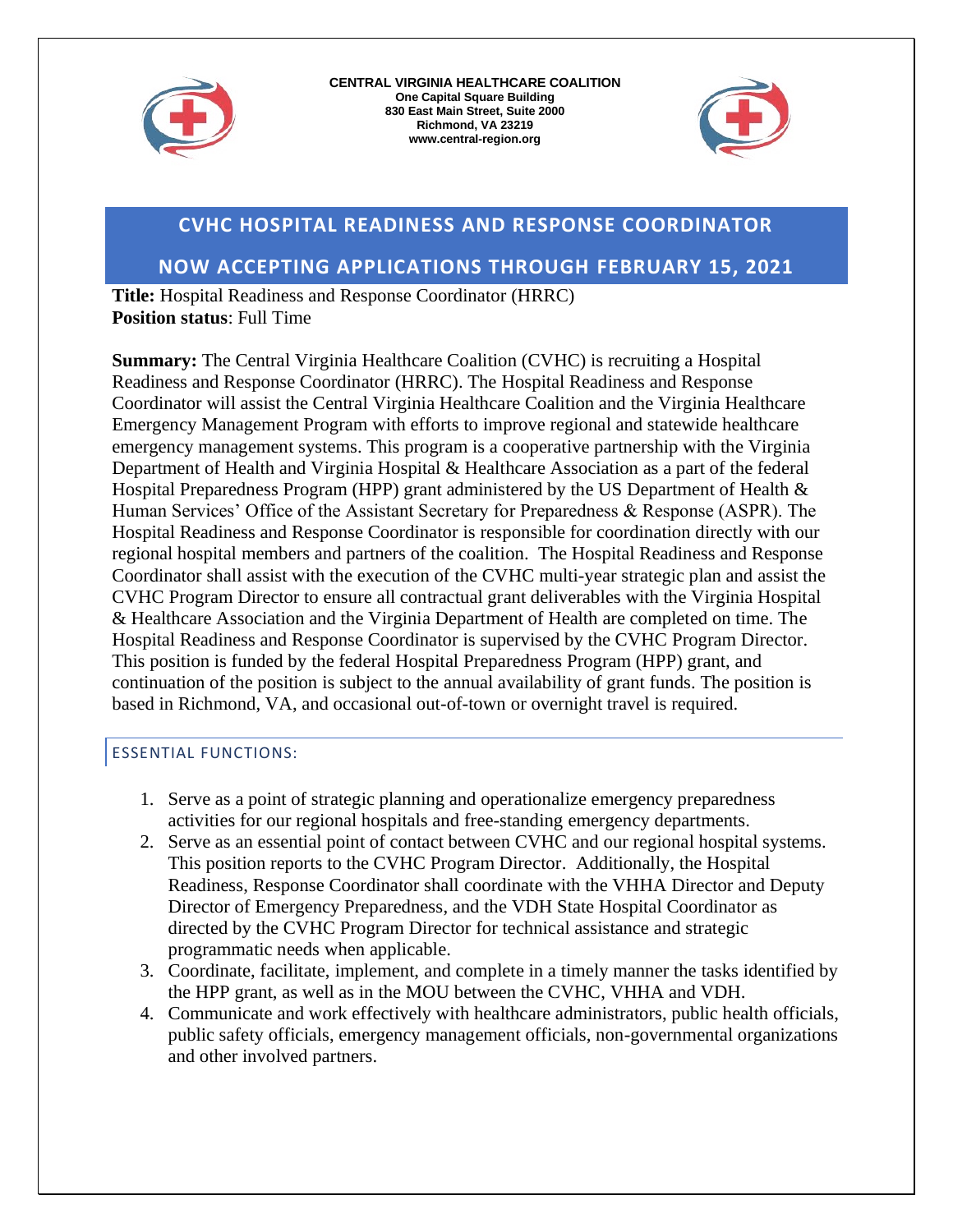



- 5. Encourage and participate in goal setting and communicate objectives. Strategically develop new opportunities and ensure capacity to achieve future goals including operational sustainability.
- 6. Assist the CVHC in developing and maintaining a plan for sustainable emergency operations of our Regional Hospitals Systems.
- 7. Conduct the annual hospital and free-standing emergency department site visits in cooperation with the CVHC Resource Management/Logistics staff.
- 8. As necessary, assist our CVHC MVP Coordinator with coordination and respond to request for support of our other healthcare members and partners (long term care, dialysis, home health, hospice and other MVP type facilities/organizations).
- 9. Create an environment that encourages and rewards cooperation, collective problemsolving and participative decision-making.
- 10. Submit reports and information as required by the CVHC, HPP Grant, VHHA, and VDH in a timely and accurate manner.
- 11. Assist the CVHC Program Director in the management of the budget and financial process as applicable to the hospital and healthcare systems.
- 12. Coordinate, attend, and serve as primary staff support for applicable meetings involving the hospital and healthcare systems. Meetings may also include subcommittees and workgroups of CVHC.
- 13. Visit and build relationships with hospital organizations receiving state and federal hospital preparedness funding within the region at least once each year to review operational readiness and maintenance of hospital preparedness-funded inventory.
- 14. Support a 24/7 coalition response capability, being available to respond to emergency events according to regional plans as required, including sharing on-call responsibilities with the CVHC team and supporting physical staffing of the Regional Healthcare Coordination Center (RHCC) when activated.
- 15. Fill in for the CVHC Program Director and RHCC Manager as needed during their absence for activities, meetings and routine business for the coalition. This may include conducting meetings with the CVHC Executive Board, Members and Partners as applicable.
- 16. As necessary, assist our CVHC Regional Healthcare Coordination Center (RHCC) Manager with activities, coordination and respond to requests through the Regional Healthcare Coordination Center (RHCC). This may include but not limited to our healthcare coalition members, partners and other healthcare and public safety stakeholders.
- 17. As necessary, assist our CVHC Preparedness, Exercise and Training (PET) Coordinator with activities related to our healthcare coalition preparedness, exercise and training initiatives for our members, partners and other healthcare and public safety stakeholders.

### KEY REQUIREMENTS:

1. Detail-oriented, self-starter who is comfortable working in a fast-paced environment.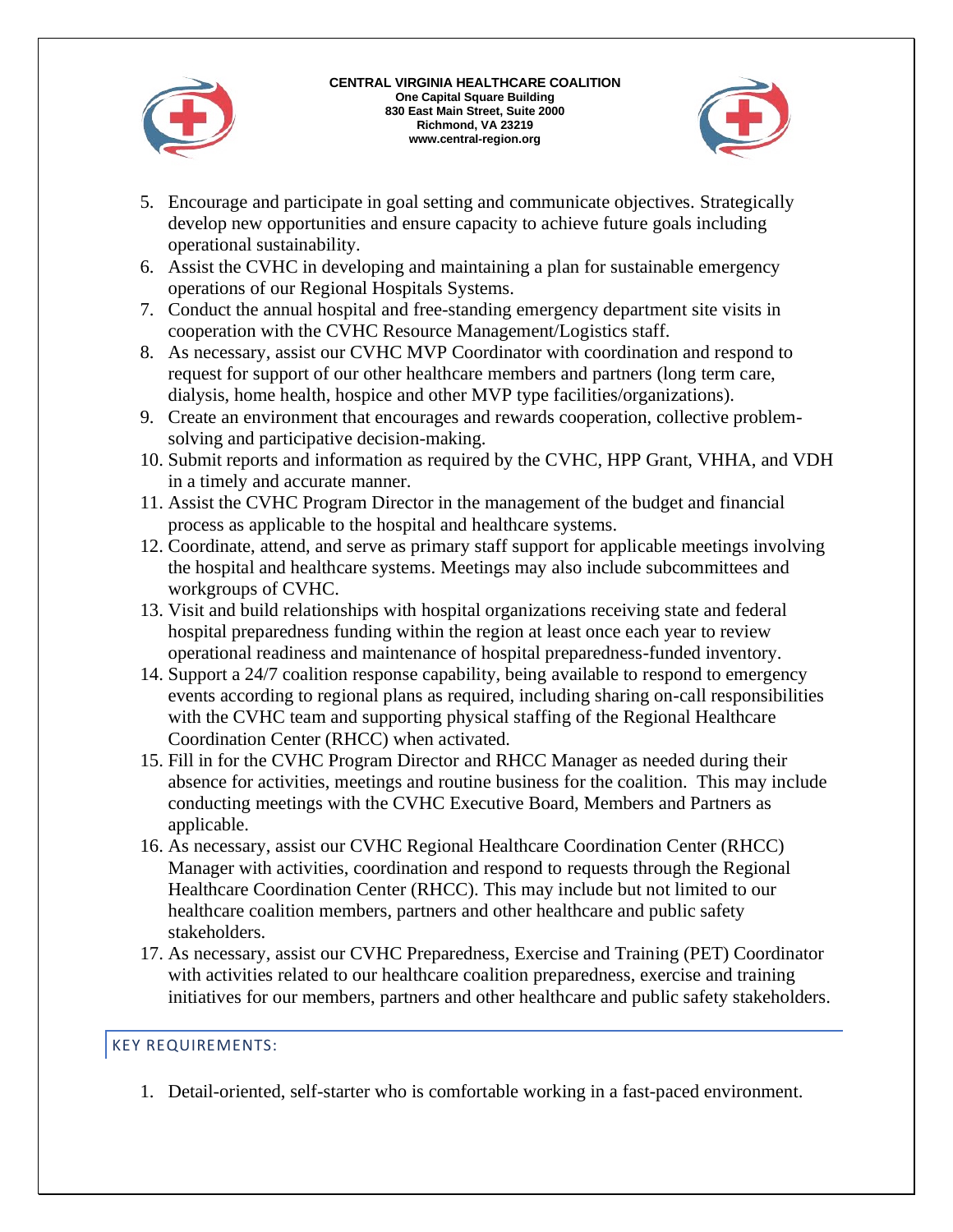

#### **CENTRAL VIRGINIA HEALTHCARE COALITION One Capital Square Building 830 East Main Street, Suite 2000 Richmond, VA 23219 www.central-region.org**



- 2. Demonstrated ability to listen, communicate, and work well with people of diverse backgrounds, including effective problem-solving and conflict management abilities.
- 3. Demonstrated ability to speak, write, and communicate effectively in English.
- 4. Demonstrated knowledge of existing healthcare emergency management resources and will be familiar with state and regional planning activities.
- 5. Demonstrated experience working with administrators and clinicians in the healthcare community.
- 6. Demonstrated ability to manage multiple complex projects, timelines, and deliver results within expected deadlines.
- 7. Demonstrated knowledge and understanding of various communications systems (RF radio, LTE technology, Wi-Fi, network platforms, Amateur Radio).
- 8. Information technology proficiency in applications such as Microsoft Office, WordPress, Google Suite, and virtual platforms such as Microsoft Teams, Zoom, WebEx, etc.

## EDUCATION, TRAINING AND EXPERIENCE:

While a bachelor's degree is preferred in a healthcare field, nursing leadership, emergency management, business administration, or a related field of study may be substituted if the candidate has experience in healthcare emergency management or coalition-building.

The successful candidate will have extensive working knowledge of the National Incident Management System (NIMS) and possess the following required courses under the Incident Command System (ICS): IS100, IS200, IS700 and IS800. Additionally, the candidate shall possess or shall attend and obtain IS300 and IS400 within the first 12 months of employment with the coalition. The candidate should also have a working knowledge of the Homeland Security Exercise and Evaluation Program (HSEEP).

**EMPLOYMENT STATUS:** THIS IS AN "EXEMPT" FULL TIME POSITION HIRED AS A W2 EMPLOYEE OF THE OLD DOMINION EMERGENCY MEDICAL SERVICES ALLIANCE WHO SERVES AS THE FIDUCIARY AGENT FOR THE CENTRAL VIRGINIA HEALTHCARE COALITION. THIS POSITION IS ONLY GUARANTEED YEAR TO YEAR (JULY 1 THROUGH JUNE 30) AS THE ASPR HPP FUNDING YEAR IS PROGRAMMED FOR THESE YEARLY PERFORMANCE PERIODS.

**APPLICATION AND HIRING PROCESS:** THE APPLICATIONS WILL BE REVIEWED AND INTERVIEWS SCHEDULED AFTER THE APPLICATIONS DEADLINE CLOSES. TARGET HIRING DATE WILL BE IN MARCH 2022.

**DISCLAIMER:** THIS POSITION IS AN ASPR HPP GRANT FUNDED POSITION AND IS APPROVED AND FUNDED FOR THE REMAINDER OF THE FY22 (JULY 1, 2021 THROUGH JUNE 30, 2022) BUDGET YEAR. THIS CENTRAL VIRGINIA HEALTHCARE COALITION IS CURRENTLY WORKING IN THE FY22 (JULY 1, 2021 THROUGH JUNE 30, 2022) BUDGET AND WORK PLAN PERIOD. THIS POSITION WILL CONTINUE AT THE